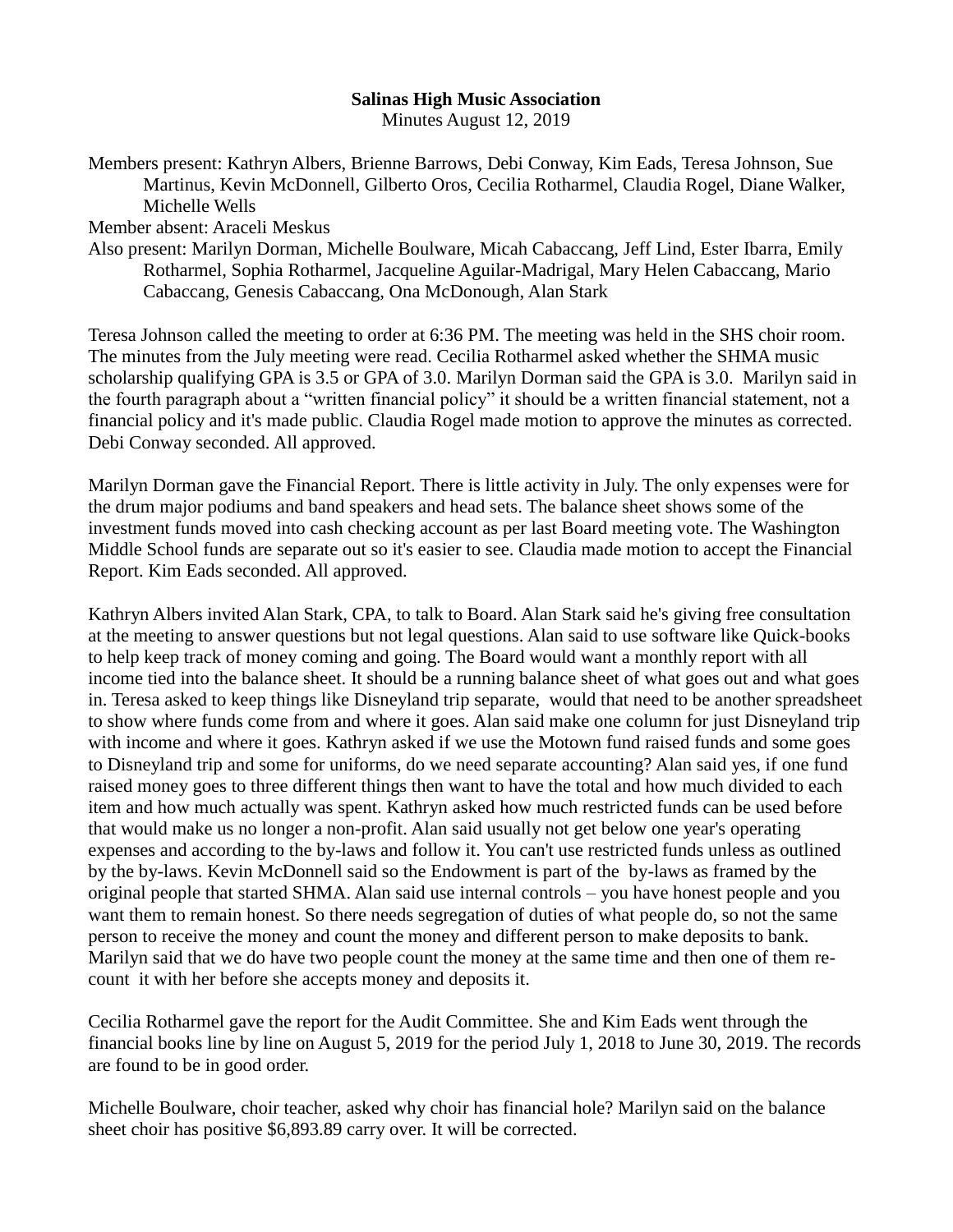Micah Cabaccang gave band teacher report. The band clinic with Frank went well. The new speaker and head sets are working well. The two drum major podiums came in. Micah said to have enough staff, he wants to hire a brass coach for \$2,000 and a woodwind coach for \$1,000. There's already Alex helping Rudy on drums, which was voted on at the previous Board meeting. Micah said Jeff's pay should be increased since besides coaching color guard, he is also writing drills.

Michelle Boulware gave the choir teacher's report. She has 110 students. One of choir's two speakers is not working and they sound off-balanced. So choir will need new speakers. Michelle would like to take kids to different sectionals at festivals so kids can see and hear other groups perform and compare. Unfortunately, they all cost money and buses cost even more money. Buses cost \$700 for short trips. Michelle is looking at having parents drive rental vans or cars which are cheaper than buses but festivals are usually on weekdays and parents work. Micah said to go to Gilroy, within 75 mules, school buses cost \$1,200 per day and \$700 for half day. Brienne Barrows asked could each student go on their own if it's not mandatory, so we won't have to provide transportation. Michelle said it would work only on weekends and if not mandatory but not for festivals.

Jeff Lind gave the color guard report. The color guards are working hard. Jeff said he and Micah are doing some out reaches between the high school and middle schools. Color guard is still looking for an indoor space to practice. They can't be on campus unless a certificated teacher is here since Jeff is not a SHS coach. Micah said the only solution the school district had was back one and half years ago where the school district does the hiring and firing and SHMA gives the district money to pay coaches but has no say on who to hire or fire. Jeff showed a design for color guard outfit in purple and gold at cost \$104 each. He has ordered them and they should come in by September. September 13 is the tour date for band and color guard. Micah and Jeff are going to feeder middle schools and hype up the band and color guard.

Teresa said nothing happening in Scrip this past month. Maybe more activity after the parent meeting. Kathryn said no updates on website. She could use volunteers, maybe students can get community service hours for helping.

The By-laws committee has not met yet. Teresa want committee to get going by end of August.

Kathryn gave the Mixed Bags fund raiser report. The brochures are going out on Wednesday night at the band mandatory parent meeting on August 14. This fundraiser is to help replenish the funds as voted at last meeting. Deadline for Mixed Bags is August 31, 2019.

Cecilia gave the caramel apple fundraiser report. It is from September 30, 2019 to October 30, 2019. Every packet must sell five apples or forfeit money. New rule by the company is we can not post on any social media or website any pictures or links, and no mention of company's name.

The band sound equipment are in and in use. The two drum major podiums have arrived. Micah said the podiums are six feet tall each. The trailer won't fit the new podiums, uniforms, hats, shoes and instruments. The trailer needs to be painted or wrapped. Marilyn asked how long does paint versus wrap last? What's cost difference? Kevin McDonnell said he's working on it still and not sure what kids want on it. Wrap is faster to do; it can be done in a day.

Marilyn has put together new Board member orientation packets. She emailed out the packet documents to existing board members.